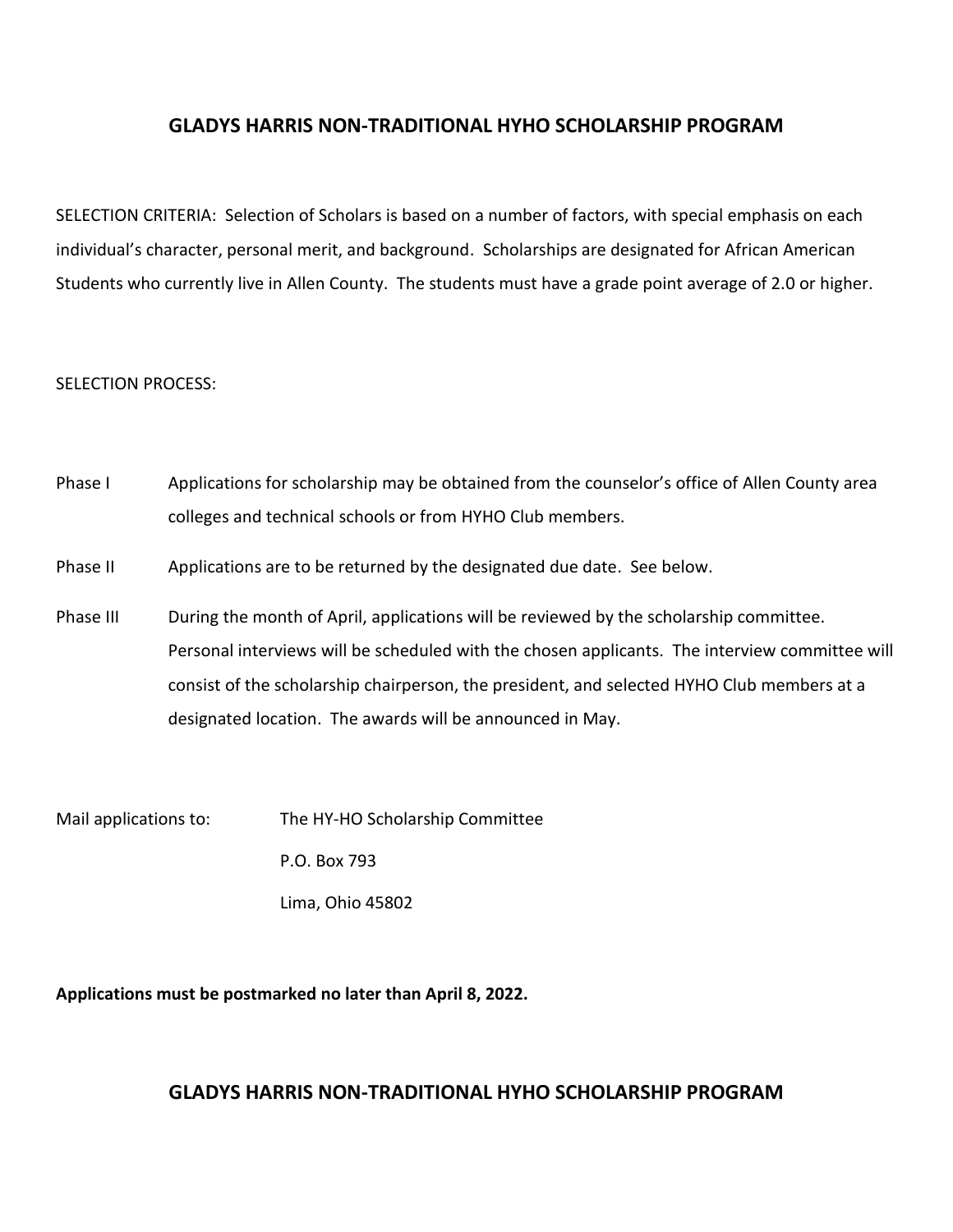### **Our Non‐traditional Student**

You may identify as a Non‐traditional Student if you meet one or more of the following:

- Are over the age of 24,
- Work full‐time or part‐time,
- Are returning to or starting college,
- Are changing careers

## **Applicant Eligibility**

You are eligible if you can identify with one or more of the above and **all of the below**:

- Are a resident of Allen County, Ohio and
- Are a U.S. citizen or have proof of pending naturalization and
- Have graduated from high school/homeschool or have a GED and have completed one semester of higher Education and
- Are enrolled in a minimum of 6 credit hours per semester or have been accepted to a degree program or vocational skills training program

### **Required Documents**

- Self‐Description letter: In a brief letter tell us about yourself.
- Reference Form:
	- 1. Make several Copies of the Reference Form. The form can be copied front and back.
	- 2. Have two individuals who are not related to you complete the reference forms.
	- 3. **Please use the form and do not submit any other form or document(s)**.

### **Application Submission & Deadline**

- Photo copy materials submitted to keep for your records.
- Assemble all required documents in a 9 x 12 envelope.
- Mail to: Gladys Harris Non-Traditional HYHO Scholarship Program

 P.O. Box 793 Lima, Ohio 45802

# **Scholarship Deadline for Fall Semester 2022 is April 8, 2022 GLADYS HARRIS NON-TRADITIONAL HYHO SCHOLARSHIP PROGRAM**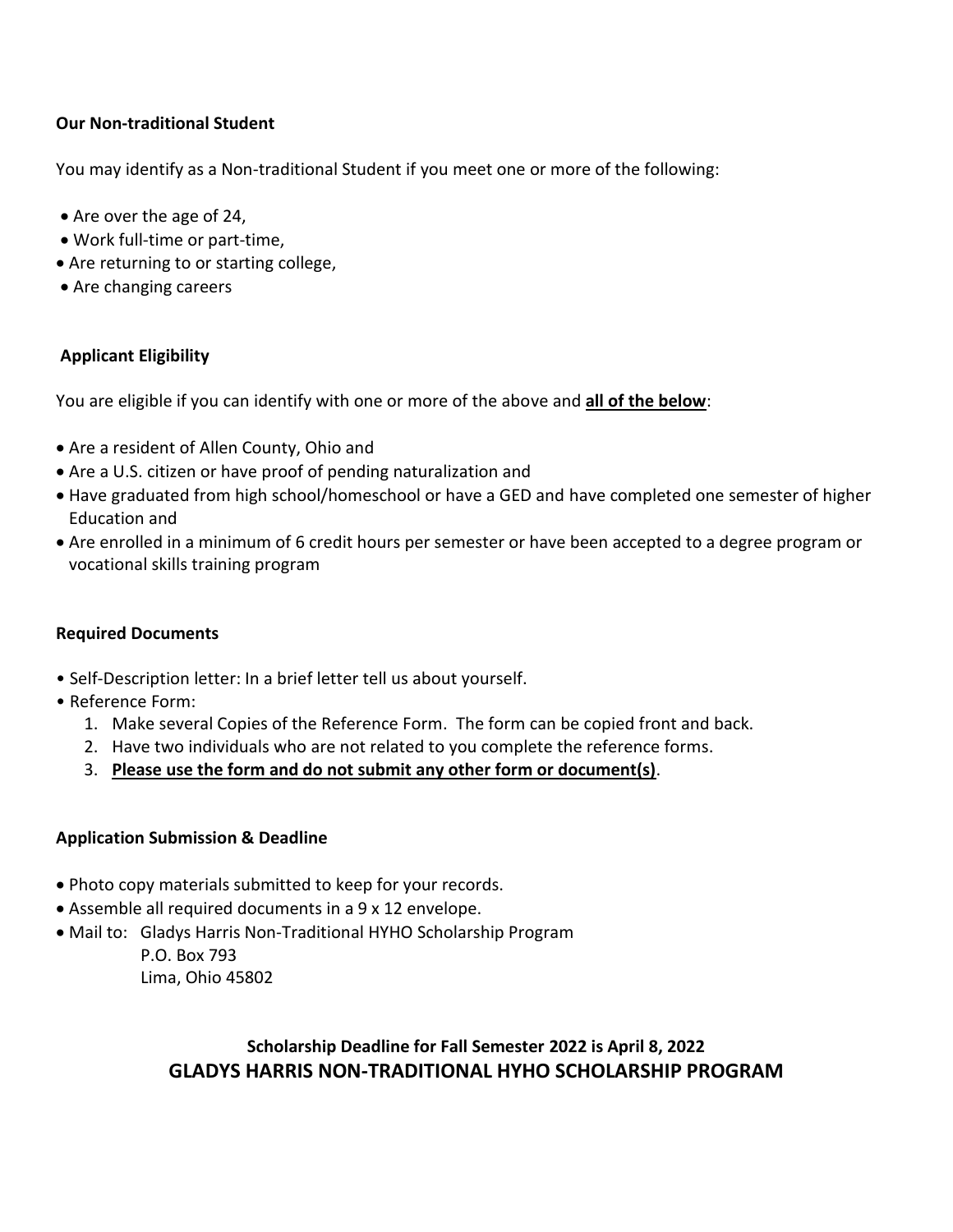### **Applicant Information**

| Last                                                                                                                                                                                                                           | First                       | Middle |  |  |
|--------------------------------------------------------------------------------------------------------------------------------------------------------------------------------------------------------------------------------|-----------------------------|--------|--|--|
|                                                                                                                                                                                                                                |                             |        |  |  |
|                                                                                                                                                                                                                                |                             |        |  |  |
|                                                                                                                                                                                                                                |                             |        |  |  |
|                                                                                                                                                                                                                                |                             |        |  |  |
| U.S. Citizen ______ Yes ________ No                                                                                                                                                                                            |                             |        |  |  |
| Are you Employed ____Yes ______No ____Full time ____Part- time Hours per week____                                                                                                                                              |                             |        |  |  |
|                                                                                                                                                                                                                                |                             |        |  |  |
|                                                                                                                                                                                                                                | <b>Academic Information</b> |        |  |  |
|                                                                                                                                                                                                                                |                             |        |  |  |
|                                                                                                                                                                                                                                |                             |        |  |  |
|                                                                                                                                                                                                                                |                             |        |  |  |
| Number of completed credit hours example and the completed credit hours and the complete and the complete and the complete and the complete and the complete and the complete and the complete and the complete and the comple |                             |        |  |  |
| Enrollment Status _____Full time _____Part- time ______Anticipated Credit Hours per Semester                                                                                                                                   |                             |        |  |  |
|                                                                                                                                                                                                                                |                             |        |  |  |
| <b>GLADYS HARRIS NON-TRADITIONAL HYHO SCHOLARSHIP PROGRAM</b>                                                                                                                                                                  |                             |        |  |  |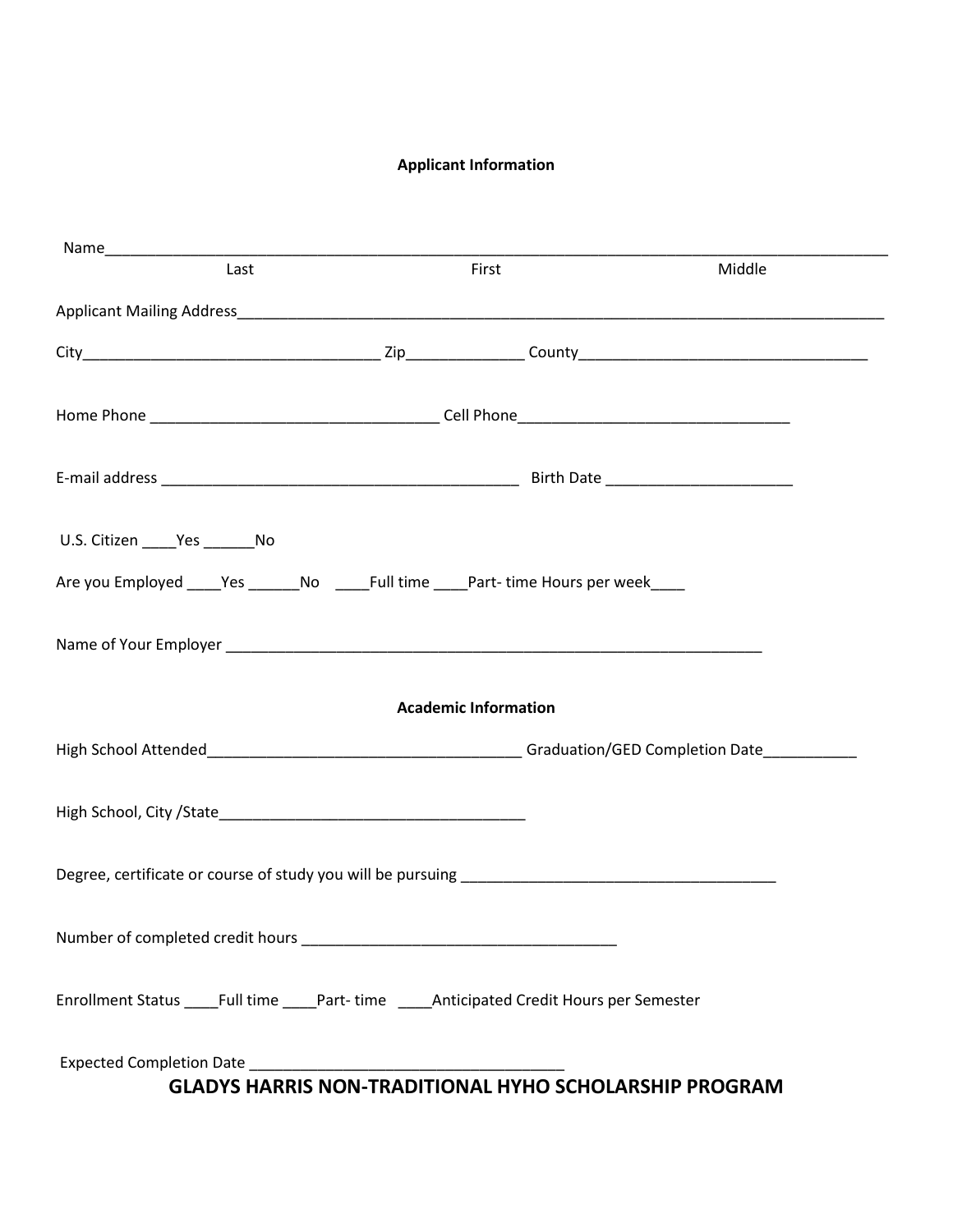#### **Reference Form**

(Attach additional sheets if necessary)

 $For:$ 

Applicant Name

Please use your personal knowledge of the applicant to respond to the following questions:

1. How long have you known the candidate, and in what capacity (employer, teacher, counselor, etc.)

2. Tell us what you believe to be the applicant's particular strengths in their personal, educational or professional life. If possible, give specific examples.

# **GLADYS HARRIS NON-TRADITIONAL HYHO SCHOLARSHIP PROGRAM**